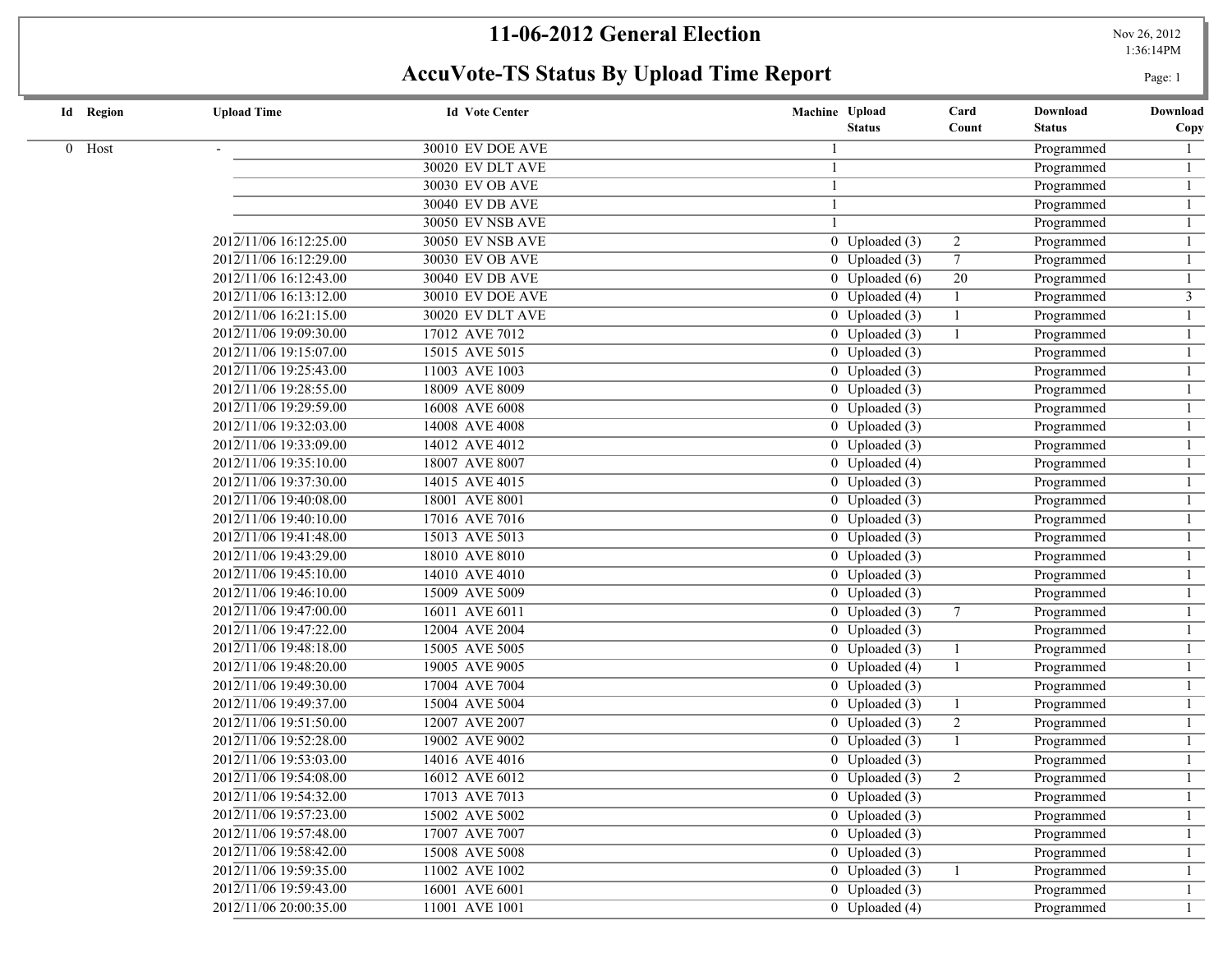## **11-06-2012 General Election** Nov 26, 2012

1:36:14PM

# **AccuVote-TS Status By Upload Time Report** Page: 2

| <b>Id</b> Region | <b>Upload Time</b>     | <b>Id Vote Center</b> | Machine Upload                           | Card           | Download      | Download |
|------------------|------------------------|-----------------------|------------------------------------------|----------------|---------------|----------|
|                  |                        |                       | <b>Status</b>                            | Count          | <b>Status</b> | Copy     |
| 0 Host           | 2012/11/06 20:00:42.00 | 19003 AVE 9003        | $0$ Uploaded $(3)$                       | $\overline{2}$ | Programmed    |          |
|                  | 2012/11/06 20:01:55.00 | 12011 AVE 2011        | 0 Uploaded $(3)$                         |                | Programmed    |          |
|                  | 2012/11/06 20:03:55.00 | 13002 AVE 3002        | $\overline{0}$ Uploaded (3)              |                | Programmed    |          |
|                  | 2012/11/06 20:11:29.00 | 18004 AVE 8004        | $0$ Uploaded $(3)$                       |                | Programmed    |          |
|                  | 2012/11/06 20:13:38.00 | 16007 AVE 6007        | $0$ Uploaded $(2)$                       |                | Programmed    |          |
|                  | 2012/11/06 20:14:40.00 | 13007 AVE 3007        | $0$ Uploaded $(3)$                       |                | Programmed    |          |
|                  | 2012/11/06 20:15:29.00 | 16002 AVE 6002        | $0$ Uploaded $(3)$                       |                | Programmed    |          |
|                  | 2012/11/06 20:19:36.00 | 14002 AVE 4002        | $\overline{0}$ Uploaded (3)              | $\overline{2}$ | Programmed    |          |
|                  | 2012/11/06 20:23:14.00 | 18002 AVE 8002        | $\overline{0}$ Uploaded (3)              |                | Programmed    |          |
|                  | 2012/11/06 20:28:18.00 | 19004 AVE 9004        | $\overline{0}$ Uploaded (3)              |                | Programmed    |          |
|                  | 2012/11/06 20:33:01.00 | 14011 AVE 4011        | $0$ Uploaded $(3)$                       |                | Programmed    |          |
|                  | 2012/11/06 20:38:02.00 | 19006 AVE 9006        | $0$ Uploaded $(3)$                       | $\overline{2}$ | Programmed    |          |
|                  | 2012/11/06 20:41:45.00 | 17014 AVE 7014        | 0 Uploaded $(3)$                         |                | Programmed    |          |
|                  | 2012/11/06 20:42:04.00 | 17017 AVE 7017        | $0$ Uploaded $(3)$                       |                | Programmed    |          |
|                  | 2012/11/06 20:43:44.00 | 14009 AVE 4009        | $0$ Uploaded $(3)$                       |                | Programmed    |          |
|                  | 2012/11/06 20:46:26.00 | 17011 AVE 7011        | $0$ Uploaded $(3)$                       |                | Programmed    |          |
|                  | 2012/11/06 20:48:30.00 | 15012 AVE 5012        | $0$ Uploaded $(3)$                       | $\overline{2}$ | Programmed    |          |
|                  | 2012/11/06 20:49:47.00 | 16009 AVE 6009        | $0$ Uploaded $(3)$                       |                | Programmed    |          |
|                  | 2012/11/06 20:51:42.00 | 12003 AVE 2003        | $0$ Uploaded $(3)$                       |                | Programmed    |          |
|                  | 2012/11/06 20:52:13.00 | 14013 AVE 4013        | $\overline{0}$ Uploaded (3)              |                | Programmed    |          |
|                  | 2012/11/06 20:54:28.00 | 17003 AVE 7003        | $0$ Uploaded $(3)$                       |                | Programmed    |          |
|                  | 2012/11/06 20:55:21.00 | 16010 AVE 6010        | $\overline{0}$ Uploaded (3)              |                | Programmed    |          |
|                  | 2012/11/06 20:57:53.00 | 18008 AVE 8008        | $\overline{0}$ Uploaded (3)              |                | Programmed    |          |
|                  | 2012/11/06 20:59:04.00 | 12006 AVE 2006        | $\overline{0}$ Uploaded (3)              |                | Programmed    |          |
|                  | 2012/11/06 21:02:57.00 | 12008 AVE 2008        | $0$ Uploaded $(3)$                       |                | Programmed    |          |
|                  | 2012/11/06 21:03:22.00 | 12001 AVE 2001        | $\overline{0}$ Uploaded (3)              |                | Programmed    |          |
|                  | 2012/11/06 21:05:59.00 | 14005 AVE 4005        | $\overline{0}$ Uploaded (3)              |                | Programmed    |          |
|                  | 2012/11/06 21:09:33.00 | 18006 AVE 8006        | $0$ Uploaded $(3)$                       |                | Programmed    |          |
|                  | 2012/11/06 21:12:38.00 | 16003 AVE 6003        | $0$ Uploaded $(3)$                       | 2              | Programmed    |          |
|                  | 2012/11/06 21:14:17.00 | 19001 AVE 9001        | $0$ Uploaded $(3)$                       |                | Programmed    |          |
|                  | 2012/11/06 21:15:57.00 | 14017 AVE 4017        | $0$ Uploaded $(3)$                       |                | Programmed    |          |
|                  | 2012/11/06 21:18:39.00 | 16004 AVE 6004        | $0$ Uploaded $(5)$                       |                | Programmed    |          |
|                  | 2012/11/06 21:19:53.00 | 12005 AVE 2005        | $0$ Uploaded $(3)$                       |                | Programmed    |          |
|                  | 2012/11/06 21:22:42.00 | 17008 AVE 7008        | $0$ Uploaded $(3)$                       |                | Programmed    |          |
|                  | 2012/11/06 21:24:31.00 | 13004 AVE 3004        | 0 Uploaded $(3)$                         |                | Programmed    |          |
|                  | 2012/11/06 21:27:35.00 | 12009 AVE 2009        | $\overline{0}$ Uploaded $\overline{(3)}$ |                | Programmed    |          |
|                  | 2012/11/06 21:28:03.00 | 17009 AVE 7009        | 0 Uploaded $(3)$                         |                | Programmed    |          |
|                  | 2012/11/06 21:28:38.00 | 12002 AVE 2002        | $0$ Uploaded $(4)$                       |                | Programmed    |          |
|                  | 2012/11/06 21:29:16.00 | 16013 AVE 6013        | $0$ Uploaded $(3)$                       |                | Programmed    |          |
|                  | 2012/11/06 21:33:34.00 | 14001 AVE 4001        | $0$ Uploaded $(3)$                       |                | Programmed    |          |
|                  | 2012/11/06 21:34:13.00 | 17018 AVE 7018        | $0$ Uploaded $(3)$                       |                | Programmed    |          |
|                  | 2012/11/06 21:36:27.00 | 14003 AVE 4003        | $0$ Uploaded $(3)$                       |                | Programmed    |          |
|                  |                        |                       |                                          |                |               |          |